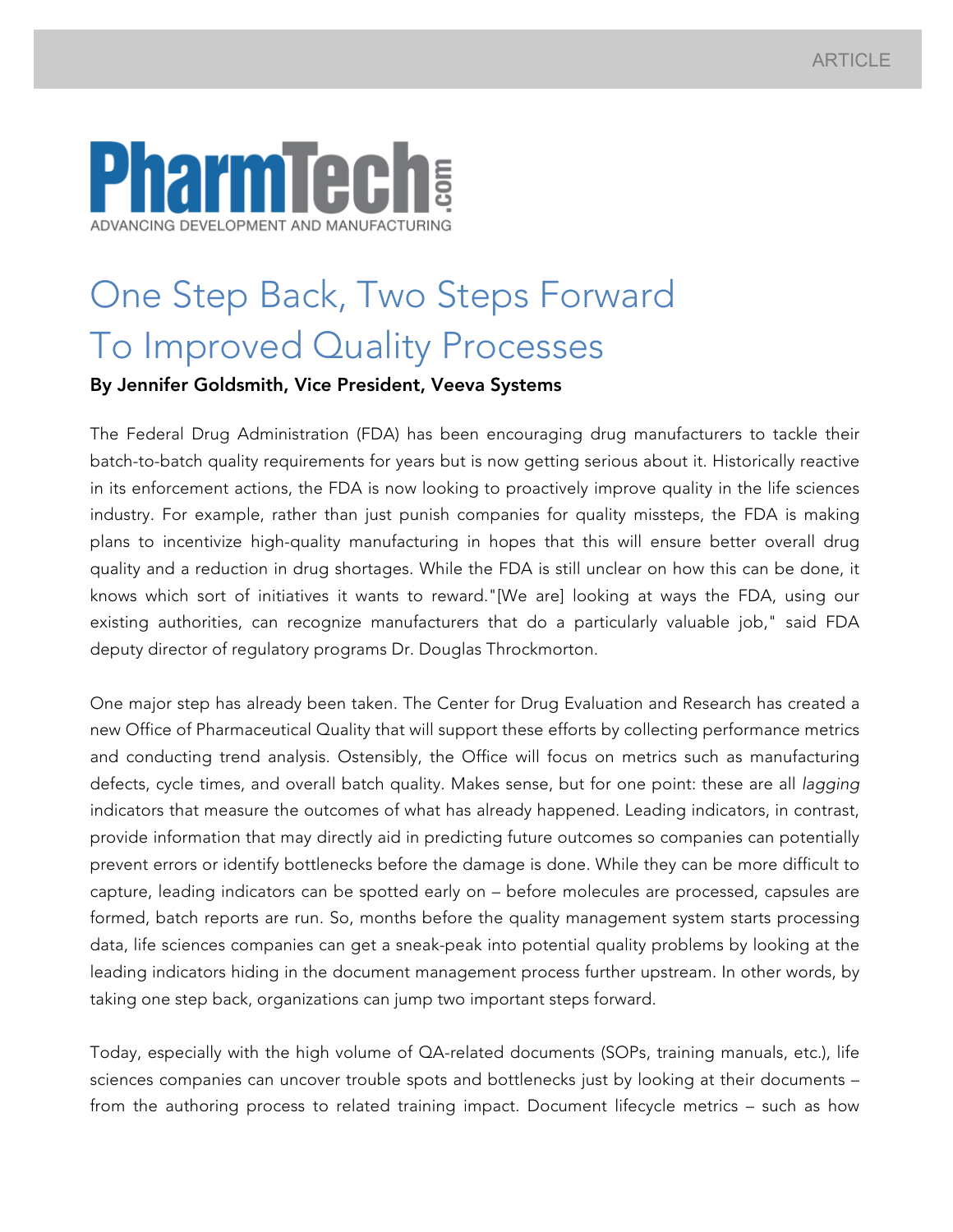much time it takes to review a change in training SOPs – can pinpoint various key leading indicators of quality discrepancies and compliance risk.

Here's one example: If there is a spike in the number of CAPA initiation documents submitted in a particular month (say 25% percent increase compared to the typical run rate), then it would be expected that there might be an increase in the number of days to complete the investigation due to time needed to update related SOPs or work instructions. Any changes to these documents require a change control process, and delays here prolong completion of the investigations. An organization that has an internal goal to speed investigation completion, could find their metric has trended adversely. However, if the company had been monitoring the status of documents in process and rebalanced document control resources to accommodate the influx of CAPA initiation documents, it might have been possible to avoid a performance decline and close investigations faster.

There are many leading quality-indicating metrics that can be derived by looking proactively at the life cycle of documents, such as how long does it take a document to be routed from draft to review to approval and distributed to staff; or how long it takes staff to be trained on a new or changed SOP. If a document gets snagged somewhere along the way, this could cause a production delay downstream – and if this is a common bottleneck…this could suggest a much bigger problem. If an equipment calibration SOP must be amended to meet new standards but approval is delayed then staff training is likewise delayed, which directly impacts manufacturing, even shutting down drug production. But, if a company sees this bottleneck in the document management system, it can take corrective action immediately. Further, if the QA Manager determines that a calibration SOP needs revision in order to improve the manufacturing process but knows that SOPs traditionally 'get stuck' for two weeks longer, he can monitor the process and work to remedy the problem in advance, or otherwise expedite the process. Long-term, the company can address the root cause to improve overall processes.

Horizon Pharma, a specialty pharmaceutical company that has developed and is commercializing products to primary care, orthopedic surgeons and rheumatologists, adopted a cloud-based electronic quality document management system enterprise-wide in late 2012. Horizon had been using paper-based processes but needed a new, more efficient solution that was also scalable and accessible globally as it began to rapidly expand. Since implementing its cloud system, the company has leveraged it to track and monitor product deviations as a means to identify areas that need process improvements. "We route all quality data and documents through our document management system for review and approval and then house all of this content in the same system so everyone has visibility and access. With everything in one place, we can spot key performance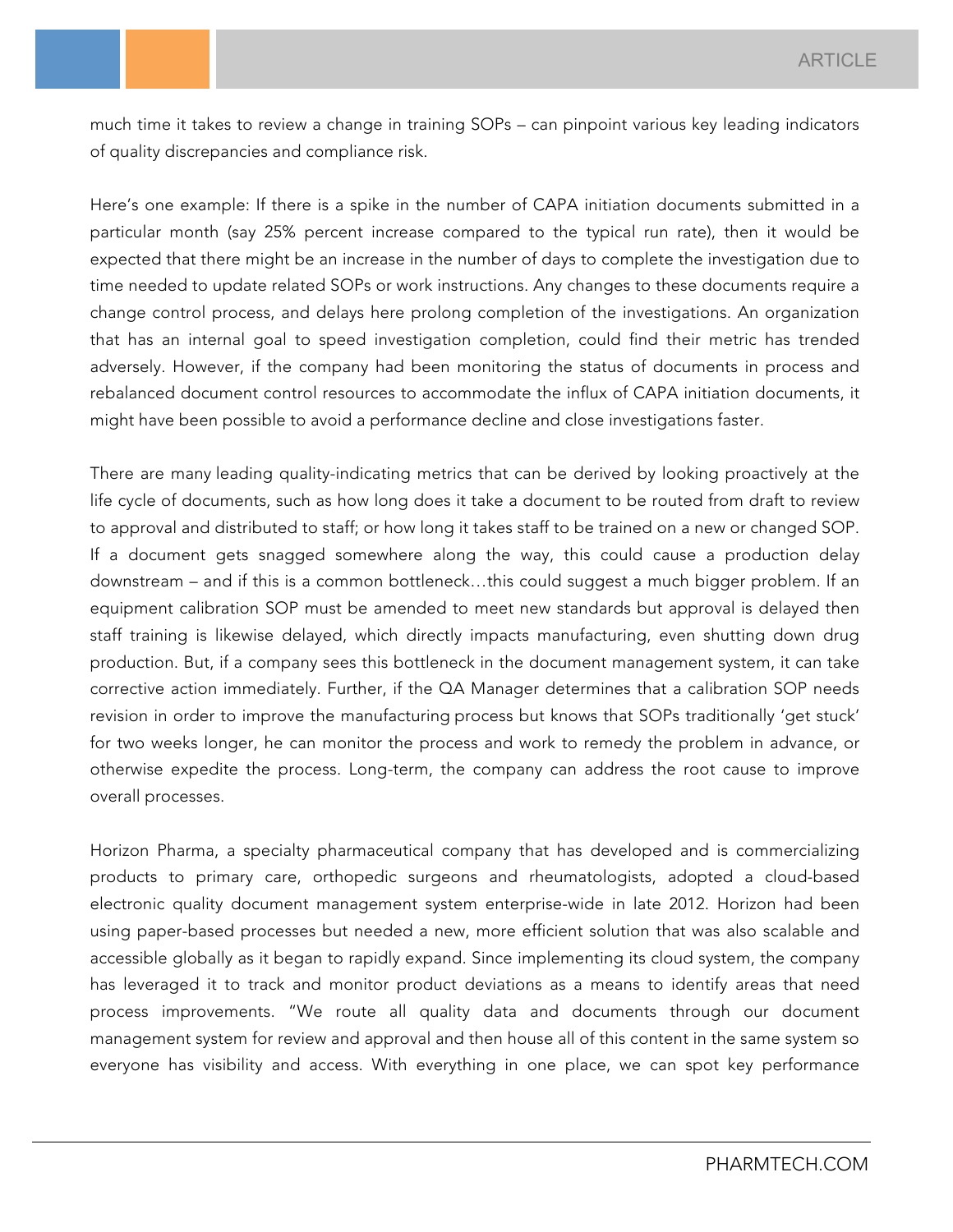indicators in order to improve the overall manufacturing process," said Cara Weyker, Horizon's Vice President of CmC Regulatory and Quality.

Weyker continued, "For annual product reviews, as an example, we look at how many investigations we've had, the types of investigations, and any recurring deviations by category and by location. By running a simple report, we have immediate insight into a potential glitch and can remedy the situation before it turns into a real problem. Fortunately, we haven't had any major quality problems since implementing the new system."

With an electronic quality document management system, the manager can simply run a quick risk assessment on documents in process, monitoring various metrics across the enterprise. Similar assessments can trigger a red flag so that QA managers can help ensure effective documents are produced rapidly, and people are trained thoroughly and quickly, both leading to a production line that runs efficiently and effectively for a quality output. The system can also be programmed to automatically generate 'read-and-understood' reports broken down by user, department, and facility assessments to demonstrate that proper training has been completed to meet compliance audits and to provide valuable metrics by role and by function. In addition to improving the efficiency of compliance reporting, this creates transparence for all parties across all levels – empowering staff with performance data they need to identify areas that still need improvement.

By focusing on document life cycle states and identifying areas where it takes too long to get to approve, or where other process anomalies occur, companies can also cross reference against other documents and processes to determine reasonable internal benchmarks for use across the enterprise. For example, if one particular manufacturing plant is noted for having the lowest risk of non-compliance, and their standard for reviewing critical SOPs is four days, then 'four days' can become your organization's benchmark. When leveraging a cloud-based electronic quality document system, specifically, the scope of these quality performance reports is compounded because it is easily accessible worldwide by the entire enterprise. At this level, drug manufacturers can compare SOP performance from one location to another around the globe and gain meaningful insight.

Additionally, because the cloud is so ubiquitous, cloud-based systems enable life sciences companies to establish corporate-wide quality and measurement standards, even when it comes to taxonomy, for continuity across the organization. Process data can, therefore, be compared side by side. If two or three other locations are taking six days to accomplish the same quality assurance review, the centralized quality group can examine the circumstances more closely and potentially remedy a problem or open up a bottleneck. "Since implementing a cloud-based quality document management system at Horizon, we've been able to harmonize across the organization globally,"